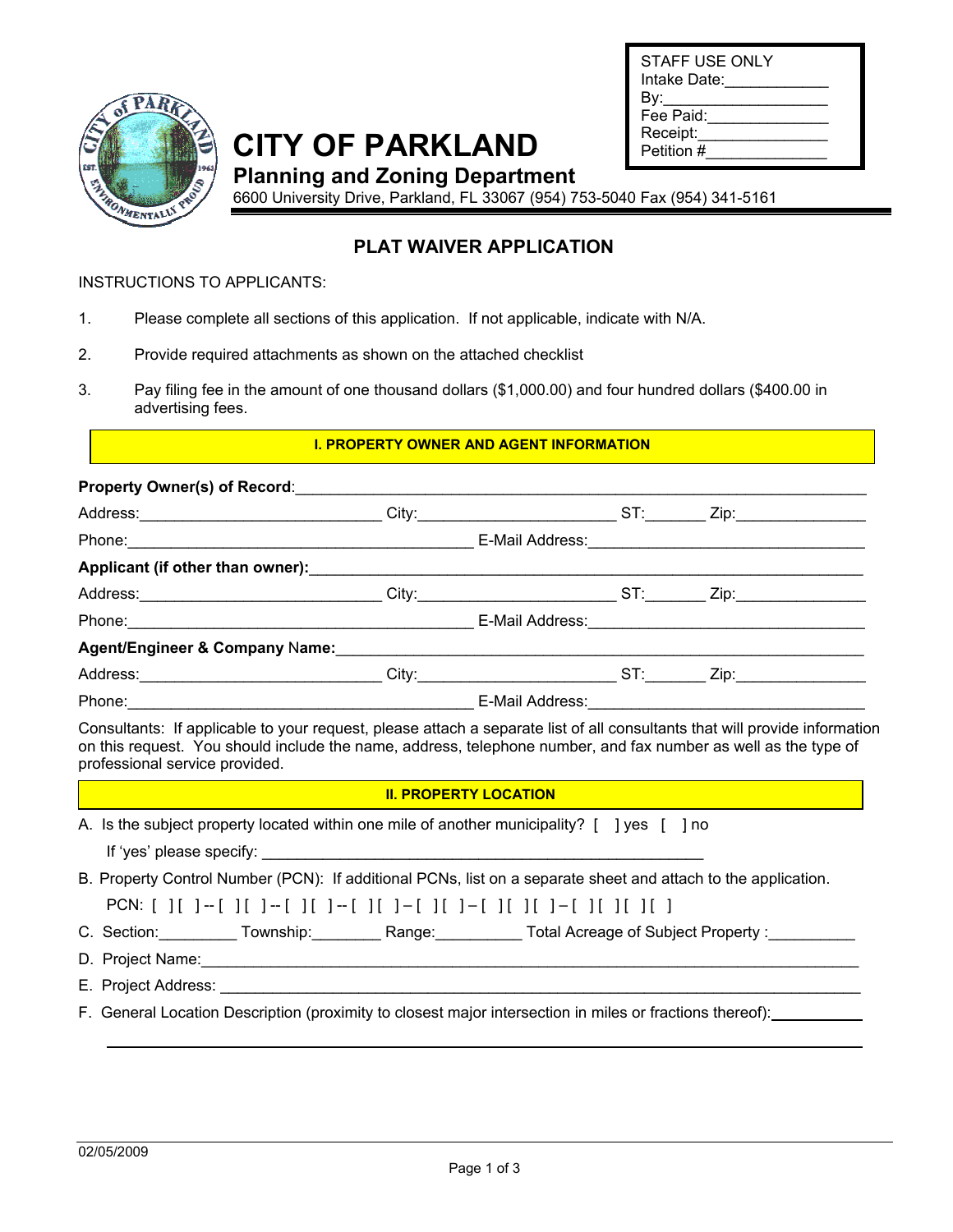#### **III. ADJACENT PROPERTIES**

| Adjacent<br>Property to the: | <b>Land Use</b><br><b>Designation</b> | <b>Zoning Designation</b> | <b>Existing Use(s) of</b><br>Property | <b>Approved Use(s)</b><br>of Property* | <b>Petition &amp;</b><br><b>Resolution</b><br><b>Number</b> |
|------------------------------|---------------------------------------|---------------------------|---------------------------------------|----------------------------------------|-------------------------------------------------------------|
| SUBJECT SITE                 |                                       |                           |                                       |                                        |                                                             |
| <b>NORTH</b>                 |                                       |                           |                                       |                                        |                                                             |
| <b>SOUTH</b>                 |                                       |                           |                                       |                                        |                                                             |
| <b>EAST</b>                  |                                       |                           |                                       |                                        |                                                             |
| <b>WEST</b>                  |                                       |                           |                                       |                                        |                                                             |

If adjacent land supports a previous approval by the City of Parkland, please include a brief description of the approved use(s) and the approved square footage or number of dwelling units.

#### **IV. REASON FOR WAIVER**

Describe reason for waiver:

**V. COMPLIANCE (Attach additional sheets, if necessary)** 

A. Is property in compliance with all previous conditions of approval and/or applicable Code of Ordinances

requirements? [ ] yes [ ] no List conditions and provide explanation.

B. Report on the status of all previous conditions of approval:

#### **VI. SUPPORTING DOCUMENTATION (Attach additional sheets if necessary)**

- A. Proof of Ownership
- B. Twelve (12) copies of approved Plat with executed Resolution
- C. Twelve (12) copies of Plat with requested changes highlighted
- D. Agreement for all improvements within the public right of way and the right of way deed recorded at Broward County Circuit Court
- E. Opinion of title
- F. Justification Statement for Waiver including any impacts upon previous approvals.